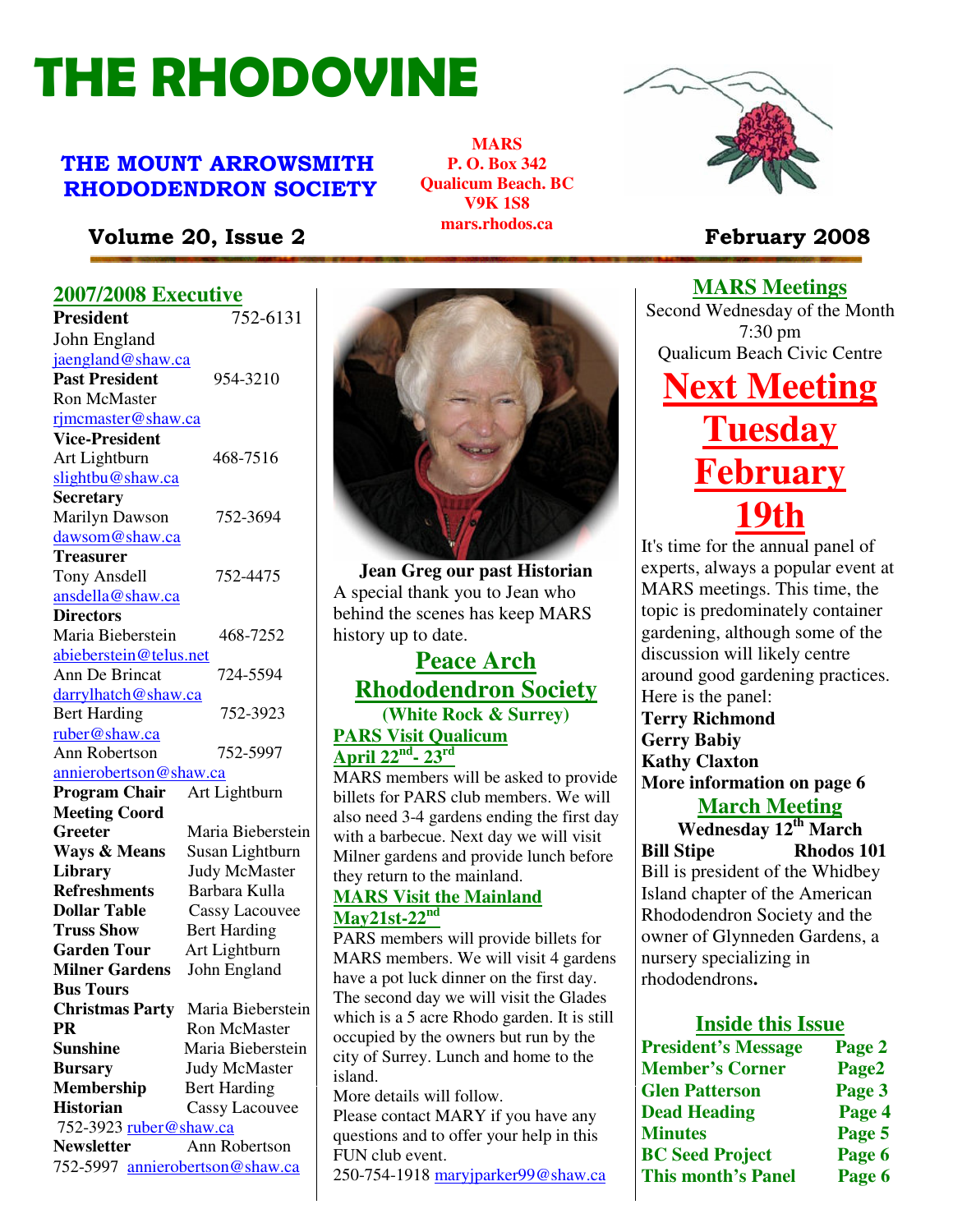# **President's Message**

Listening to my radio earlier this week I learned that statistically the fourth week in January (as I write this) is considered to be the 'depth of winter' and the 'height of depression week', for many Canadians. Looking out my window at the brilliant sunshine (no SADS this week) I thought well maybe, but not here in Oceanside!

 Discover the small miracles of nature already to be found in your garden. Wander through and you will see assorted bulbs showing their tips as they emerge from their winter hibernation - even though you might have planted them only a few weeks ago, as I did! And furthermore, you can still see them past five o'clock in the afternoon - it's still daylight!

 One of my hamamelis (witch hazel) is now in full bloom, others close to being so. Viburnum 'Pink Dawn' gives testimony to the fact that the gardens are beginning to wake up; whilst walking around yours see if any of your 'friends' are in need of some TLC, particularly those of the genus Rhododendron!

I guarantee that you won't be depressed… get your questions ready for our February meeting of the 'Expert Panel'. Reminder, the meeting is six days later than usual, on Tuesday the  $19<sup>th</sup>$ . See you there.

John England



**MARS-Malaspina 2007 bursary award winner, Katelyn van Duin,**

# **Member's Corner**

#### **Tufa Rock**

Anyone interested? It maybe 'lightweight', but it's still pretty heavy. For comparison, I purchased a truckload of rock delivered to QB from Nanoose, back in 2005. It cost \$450 delivered. Comments. John

### **Lost and Not Found**

Terry Richmond has a large lid that does not fit his slow cooker. Do any of you have a smaller lid that does not fit your casserole or pot? Please bring it to the next meeting.

#### **North Island Elder College**

Terry Richmond is giving a Beginners Talk on How to Take care of Rhodos.

### **Membership**

Welcome to the following people who joined us on January 9, 2008: Bernie & June Mazur 248-7009 berrniemmazur@shaw.ca (Note: 2m's) Linda & Paul McPhie 738-0686 plmcphie@shaw.ca

### **Seeds**

I have received some packets of rhodo seeds collected by Peter Wharton. These are available for the asking.

For information phone Art 468-7516.

# **Editor's Corner**

The beautiful photographs and articles that you send to me make this newsletter possible. This month the photos are all from Susan Lightburn, except the one from Ken Gibson's garden. Thank you one and all. Keep up the good work.

Send **your** contributions to Ann Robertson 752-5997 annierobertson@shaw.ca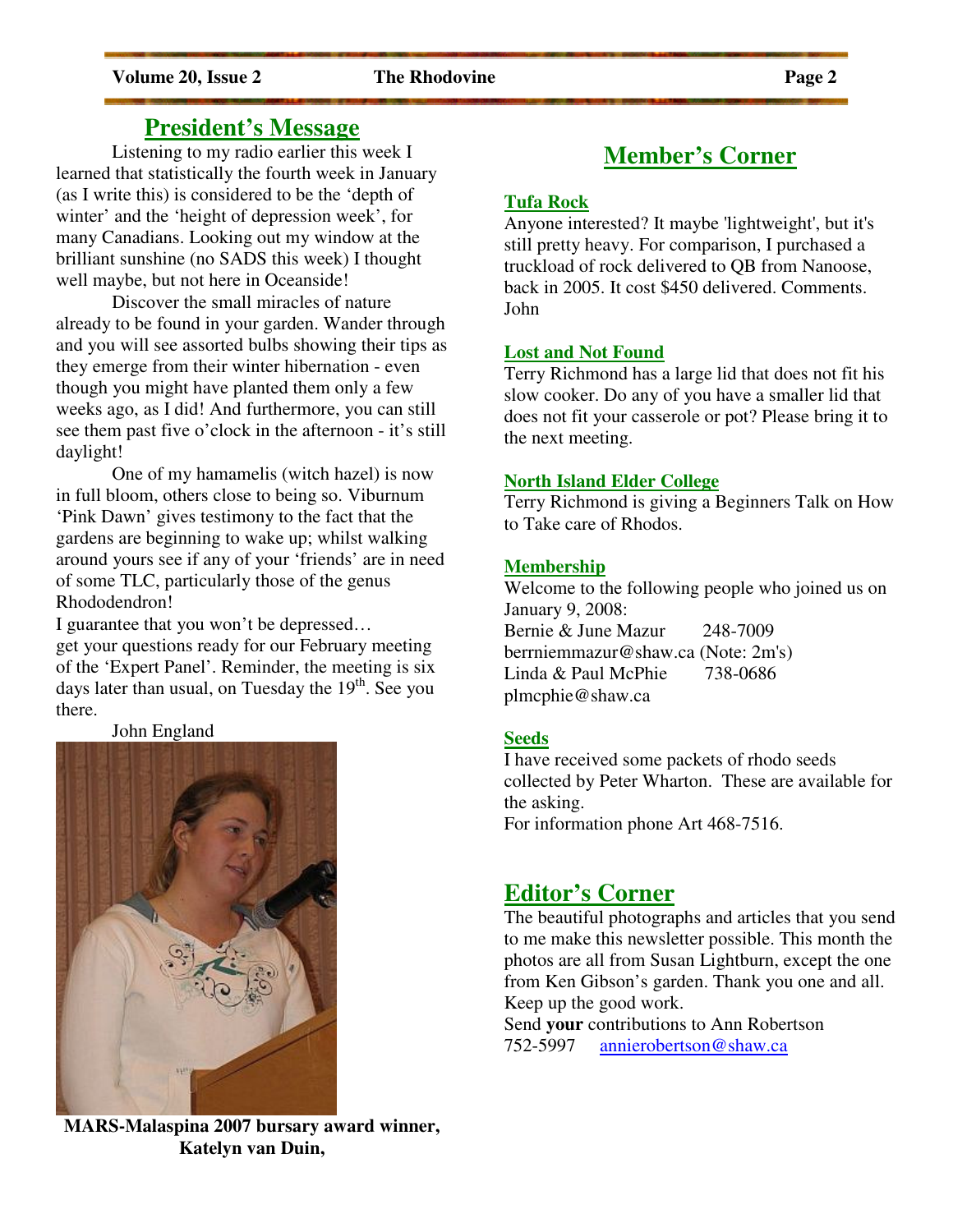### Volume 20, Issue 2 **The Rhodovine** Page 3

### **Glen Patterson with Joan Rich**



# **Thank you Glen**

When Glen Patterson decided it was time to change his lifestyle and move from his large waterfront garden in West Vancouver to a condo in Vancouver, he thought about it long and hard. He wanted a rooftop garden, not just a few plants stuck in pots and scattered around a balcony, but a real honest-to-goodness garden with trees and fish ponds and rocky edging holding back underground plantings. So, this man who had spent his lifetime in the forestry industry , set about his goal, taking two years to realize his dream. He found a soonto-be built condo in Coal Harbour with an adjoining two-story townhouse. His condo would be on the third floor with a sliding door opening out onto the townhouse rooftop and his garden.

It took considerable negotiating and of course he was told it couldn't be done, but he persisted, relying on engineer friends and other experts. He hired an architect, sought the expertise of his Japanese gardener and worked with a lab in Langley to get the right soil mix for his plants. As he told MARS members at the January meeting, "remember the words permeability and porosity," that's the essential for all successful container gardening. A lot of experts had given him advice using ordinary soil mixes that biodegrade too quickly. He wanted to move mature trees, including a 100 year-old Japanese maple and it would be difficult, if not impossible, to change the mix every so often. With the help of the Langley lab he settled on 40% white pumice, sand graded but not fine and 30% coconut fiber for organic content because of its long life

So the move finally took place one spring evening with a procession of trucks and trailers carrying his favorite trees and shrubs already root and cloudpruned, over the Lions Gate Bridge to the condo, where they were lifted by crane to the roof deck. Glen's slides told the story eloquently and viewers gasped at the sight of full-grown trees rising into the air. Included in the move were several mature rhododendrons including a

macabeanum which continued to bloom after the move, several conifers, some of them dwarf and lots of ground covers and perennials.

To keep the weight to a minimum Glen brought in a truckload of tufa rock from the Banff area to edge the beds and contour the koi ponds. His garden now grows in bonsai-like conditions with fertilizing kept to a bare minimum. Now when he looks out onto his garden, he sees his beloved trees and beyond views of the Harbour and Stanley Park where some of his other West Vancouver trees are planted.

As a gift to the mid-island rhodo clubs, Glen donated a small Wollemi Australian Pine, the tree discovered 13 years ago growing in Australia and once believed to be extinct. It dates back 200-million years and MARS and Nanaimo ARS members were asked to place silent bids on it as Glen was speaking in Nanaimo the following night. Both clubs would share in the proceeds. The winning bid was \$269.00 by Dick Beamish of Nanaimo.



**Ken Gibson's Garden February 2005** 

Ken has a wonderful property in Tofino filled with hundreds of rhododendrons.

**R.prostium** 6', 20'F, VE, 3/3-4/3

Spectacular large leafed, tree like shrub, with foliage that reaches 18**"x** 9". Young growth covered with greyish yellow indumentum. Mature leaves are lancelolate to oblanceolate, dark wrinkled and impressed with viens on top and indumentum palish green underneath.

Trusses are beautiful holding 20-30 flowers.

Flowers are up to 2<sup>1</sup> long tubular bell shaped creamy white blushed rose.

(Information taken from the

Greer's Guidebook by Harold E. Greer)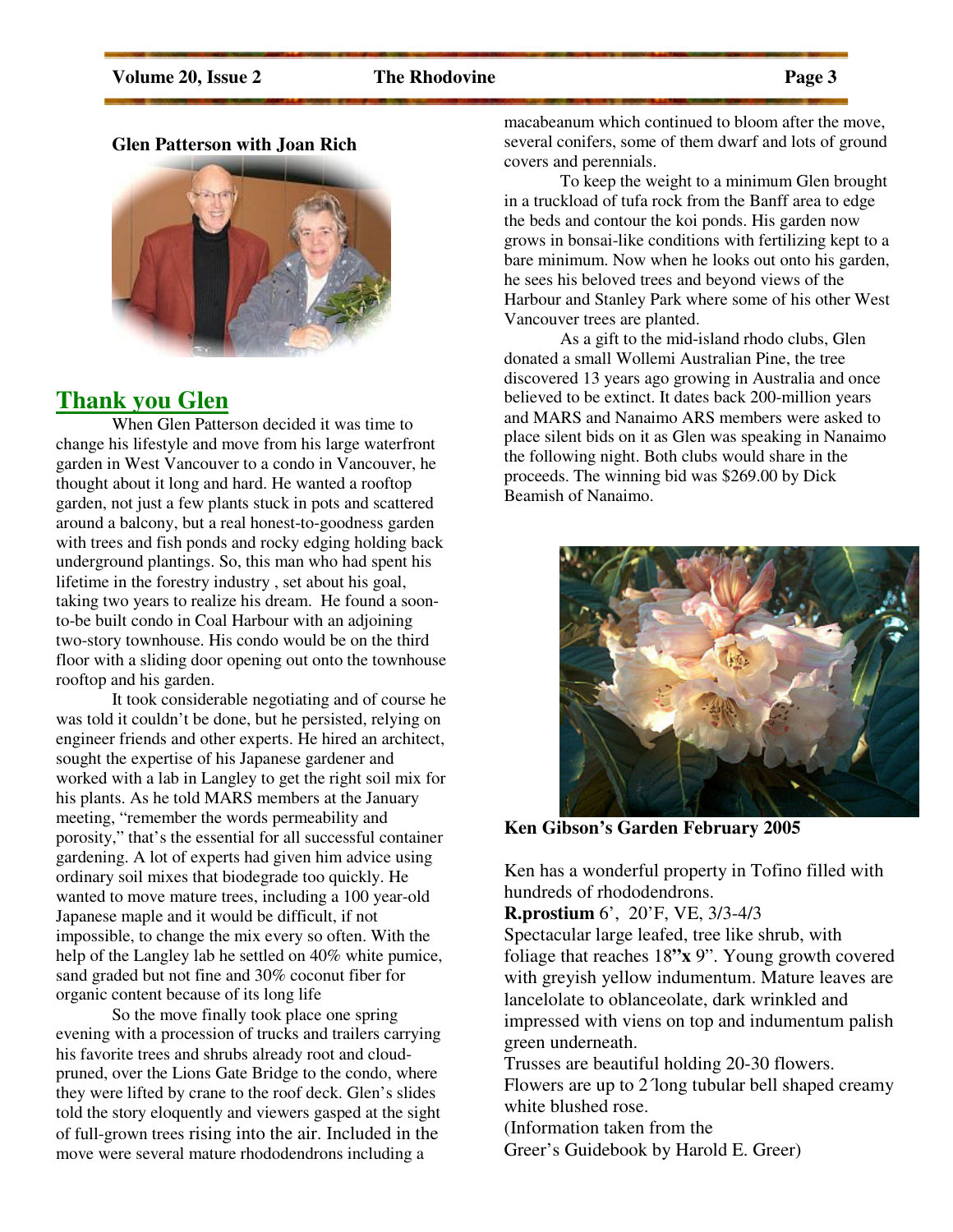# **Deadheading By Bill Stipe**

 Many of the early rhododendrons have finished blooming and should now be "dead-headed". After the flowers have wilted and fall to the ground, the seed capsules start to swell and form a crop of seeds. This act of forming seeds is very energy consuming, and will slow down the other growth processes that should be taking place. In fact, if the seeds are allowed to mature, the plant will most likely not produce a flower bud on that terminal. That means that next year there will be fewer flowers because we did not deadhead when we should have.

 The hybrids are particularly susceptible to poor performance when not 'dead-headed' in a timely manner. Most hybrids have been bred (selected) for their ability to produce large quantities of large blooms. If the flower trusses are allowed to set seeds, the energy required to produce those seeds will have a detrimental effect on the plants' ability to survive! The species plants have evolved under conditions where they do not bloom as heavily as the hybrids, therefore they only set enough seeds for the species to survive and prosper.

 When to 'dead-head'? It is important to remove the seed head before the seeds start to develop. As soon as the florets start to fall, the truss rhachis is easy to break off. The longer you wait, the tougher it is to snap off. It is also easier to remove if the plant is turgid (being full of water) as in the early morning or during a rain.

 The elepidotes, (non-scaly large leaves) are much easier to deadhead then the lepidotes, (scaly small leaves) because the rhachis is longer and easier to grasp between the thumb and forefinger. Although there are some varieties of the elepidotes that have very short rhachises. They are difficult to deadhead without damaging the new buds just below. On these plants, I find it easier to use a needle nose shear (like a grape shear) to cut them off. A grape shear has a long slender blade that will fit between the seed head and the growth buds.

 Many people (including myself) do not always 'dead-head' the lepidote varieties. The lepidote's rhachis is much smaller, contains fewer flowers, and is generally located closer together on the stem, which makes it difficult to remove efficiently. I have found it easier to prune off the end of the flowering stem than to try to remove just the seed head like the elepidotes. If you closely inspect the leaves located just below the flowers, you will notice a dormant bud in the axil of each leaf.

 There are some negative side effects (to the 'deadheader', not the 'dead-headee') from deadheading. The rhachis on most elepidotes exudes a sticky substance that will stick to your fingers like glue. This same substance attracts bumblebees who can become entrapped by it. Many times I have reached in to snap off the 'dead-head', and pinched a bumblebee in the process. If the bee's stinger is not stuck in the glue, you

 Besides the potential for getting stung, the sticky substance (Eddie Newcomb calls it "Rhachis Gum") is difficult to get off your fingers. Gloves don't work very well for me. Rubber gloves will work, but they don't last long. I find the best solution is to use waterless hand cleaner (like the mechanics use) after a day of 'dead-heading'. [Editor's note: I wonder if the tip given in Bits and Pieces, *R & A News*, number 2, works. Has anyone tried it? BWS]

can get a nasty sting on your thumb or finger.

 Another problem is 'dead-heading' the tall varieties. A "cherry-picker" like the power companies have would work great to get to the top of the tall rhododendrons, but let's face it, even a used cherrypicker ladder is more than most of us can afford. An orchard ladder is the best implement, but carries with it some risk. Some one in the age group 16 to 24 can manipulate a 14' ladder pretty good, but the rest of us should probably grow rhododendrons that don't get so high.

 That brings up the subject of pruning. Rhododendrons can and should be selectively pruned from time to time. It is difficult to keep 'King George' under 5', but most of the rhododendrons can be kept at a 'dead-headable' height if pruned every year. While in Scotland, we saw many rhododendrons in the 30 to 50 foot range, and they looked bad! But at one garden we saw a mature specimen of rhododendron 'Cynthia' that had a trunk about 6" in diameter, but was only 5' tall. It looked healthy and was full of flower buds. So, get out there and deadhead, and if you can't reach it, prune it.

*(Bill Stipe is Editor of the Whidbey Island Chapter Newsletter. Permission to use materials from Whidbey Island Chapter Newsletters granted.)*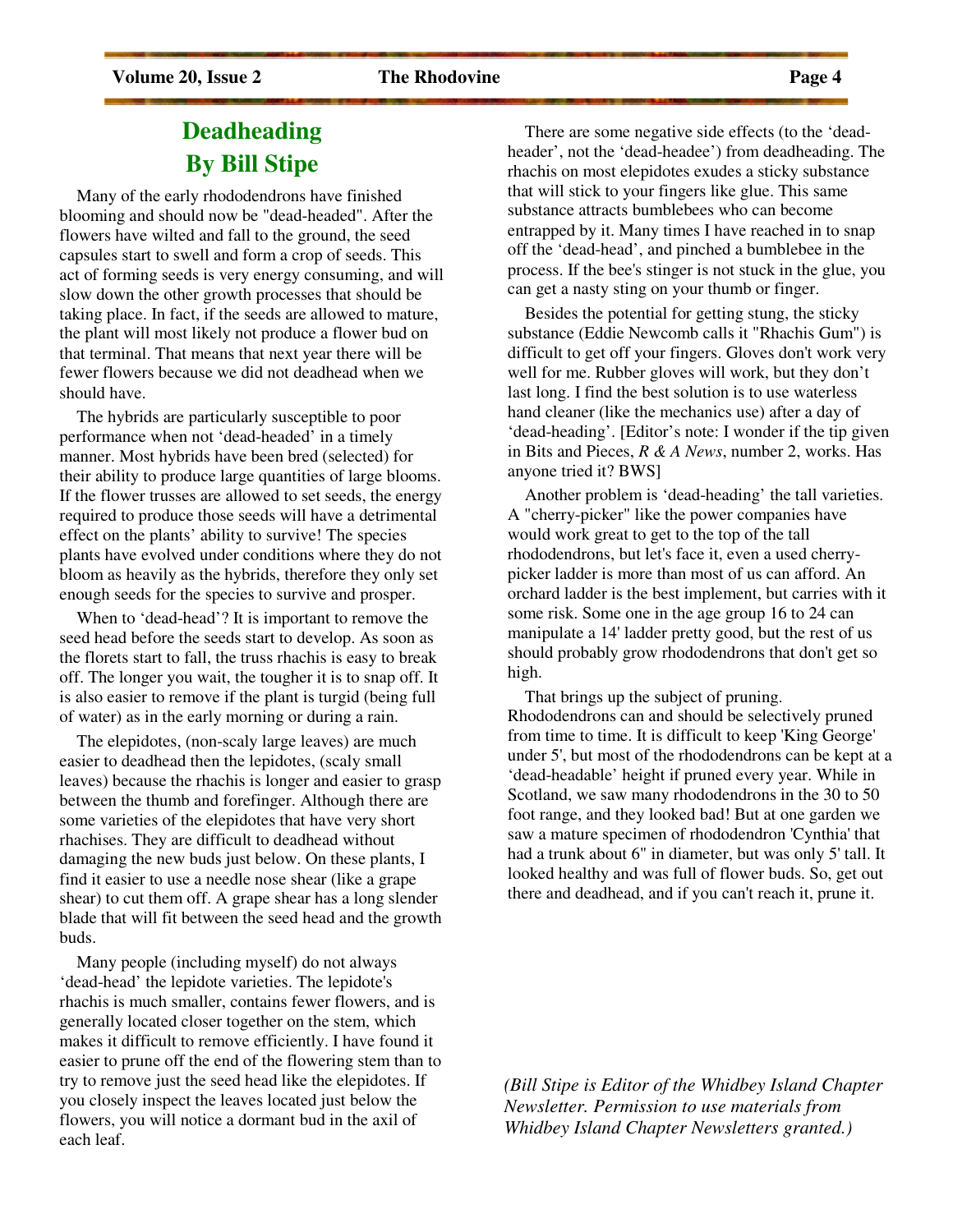## **General Meeting Minute**

Wednesday 9th January 2008

**MEETING:** Called to order at 7:30 p.m.

As this was the first meeting of the year after the Christmas party, there were no December minutes. **GUESTS:** Former members Hank and Terry Poirier were warmly welcomed as guests.

- **BUSINESS ARISING**: None
- 

**CORRESPONDENCE**: Newsletter from Victoria Rhododendron Society and two issues of the B.C. Garden Council newsletter.

**REFRESHMENTS**: Barbara Kulla's goodies came from Joyce Ansdell, Jan Kellett and Judy Wood

**TREASURER'S REPORT:** Tony Ansdell provided the financial report for the month of December which indicated a total income of \$292.00, expenses of \$174.04 for an overall monthly total of \$117.96. As of Dec. our club is solvent.

**MEMBERSHIP**: Bert Harding said that of Jan. 1 MARS had 78 members, a drop from last year, but later in the evening he added four new members, Bernie and June Mazur and Linda and Paul McPhie.

Wearing his **TRUSS SHOW** hat, he told the audience the first meeting had already been held and he promised to nag members to sign up for volunteer jobs. The date by the way is April 19.

**PROGRAM** Art Lightburn outlined some of the future programs. The always-popular panel is planned for February. Bill Stipe of Whidbey Island will speak in March and Wanda McAvoy is the April speaker.

**GARDEN TOUR:** Art Lightburn said Garden Tour chair Linda Derkach and her committee have already lined up several gardens and a meeting will be held later this month to work on details.

**SPECIES WORKSHOPS:** Art said the Species study program is well under way. Each chapter was allotted a certain number of seats and MARS is fully booked, although there may be some available spaces not filled by other clubs. Anyone interested should contact Art. **SUNSHINE:** Maria Bieberstein said there were no getwell cards sent this month; everyone is healthy. **NEW BUSINESS**: John England reported that Cassy Lacouvee has agreed to be club historian. He gave a special thank you to Jean Greig who has done the job for the past several years. He also had special thanks to Ann Robertson for the colorful issues of the Rhodovine.

 John told the group that an exchange visit with the Peace Arch club had been proposed and negotiations were ongoing. Mary Parker has agreed to organize a mid-week tour with a one-night sleepover, billeting provided. In time, MARS will return the favor.

 The club still needs a meeting coordinator and also a volunteer to help Barbara Kulla with the tea and cookies.

 Judy McMaster introduced the recipient of the first MARS-Malaspina bursary, Katelyn van Duin, who thanked the club for helping her buy books for her Horticulture Technician course. Katelyn grew up on a dairy farm in Hilliers and enjoys working outdoors. She is looking forward to working in the horticulture field.

 Ann Gutsche wanted members to know how she appreciated the beautiful basket created by Maria Bieberstein that she won at the Christmas party and which is still looking great.

 There were several draw prizes during the evening. The door prize was R. Ingrid Mehlquist. Draw prizes were Northern Starburst, Hachman's Marlis and R. proteoides, as well as five pounds of Norm Todd's fertilizer.

 Guest speaker for the evening was Glen Patterson from Vancouver who educated and mesmerized his listeners as he talked about creating his rooftop garden. More about that elsewhere in this newsletter.

## **Meeting adjourned** at 9:25 pm John England President

Marilyn Dawson Secretary



**Early morning light Qualicum Beach Heritage Forest**